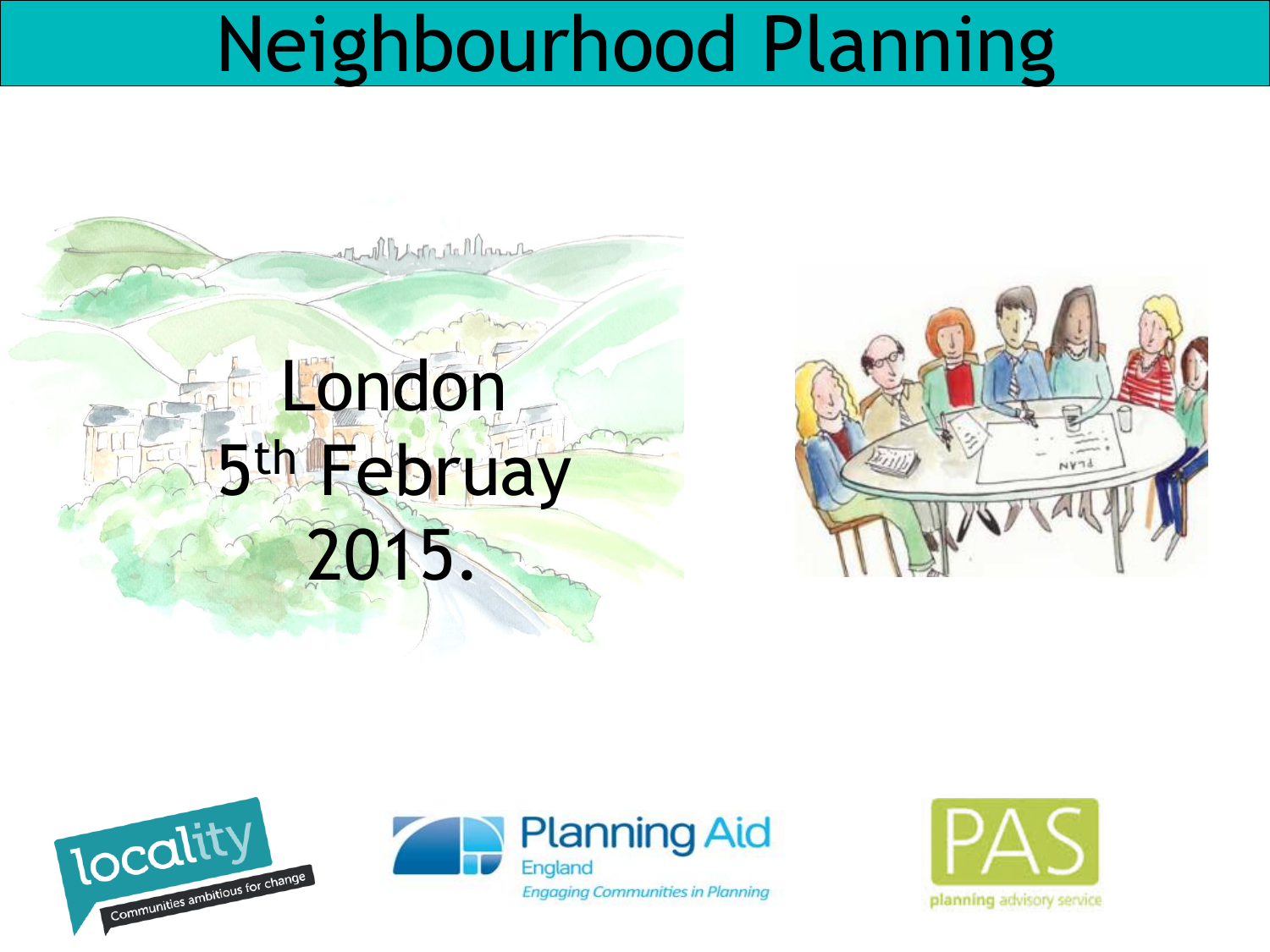### Who we are

- **Locality**
- Planning Aid England
- Planning Advisory Service





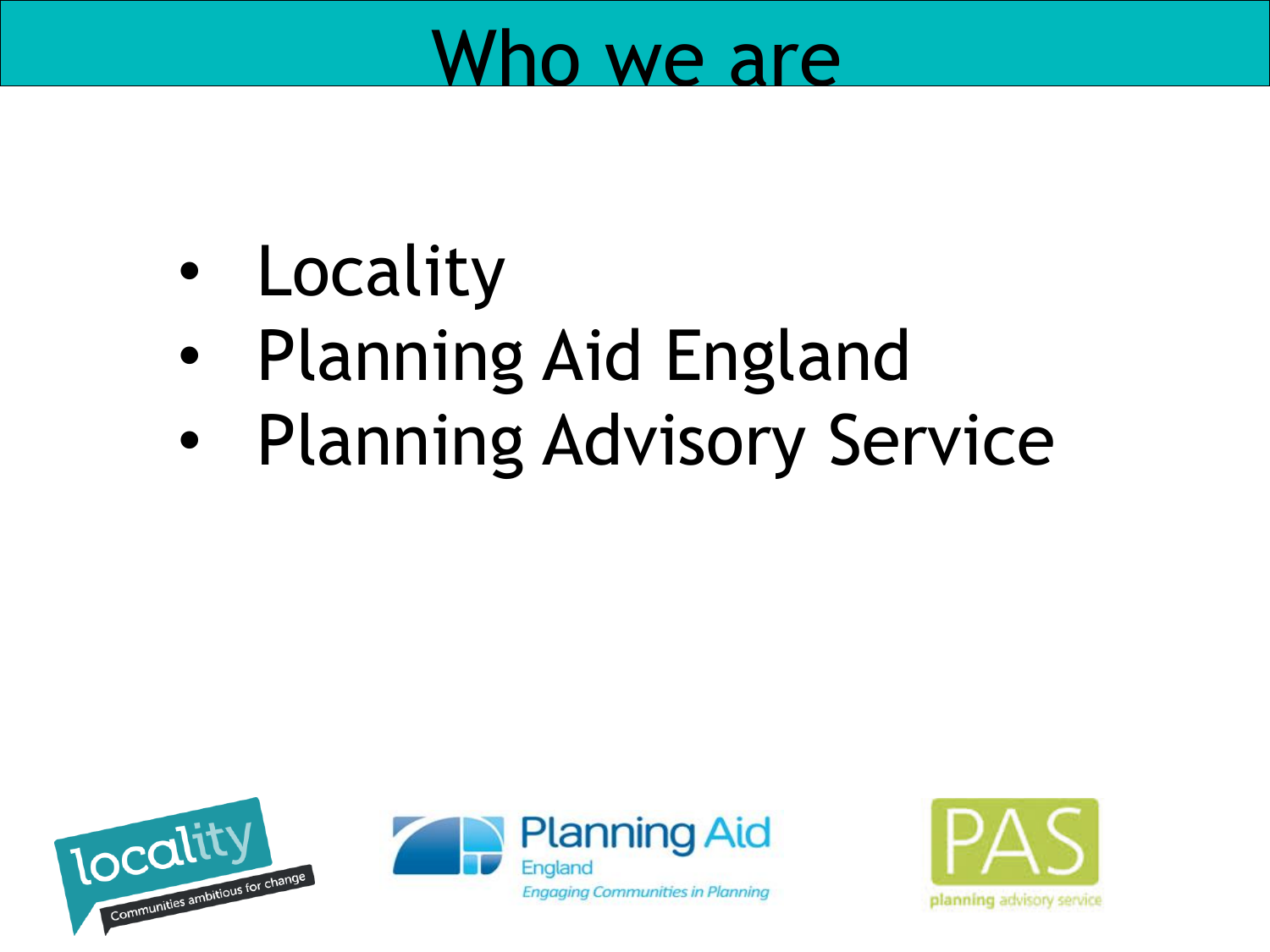# Locality

- •Leading nationwide network for community-led organisations.
- All our work aims to inspire local communities to change and improve.
- •We help people to set up locally owned and led organisations
- •We support organisations to exchange ideas and best practice on [community asset ownership](http://locality.org.uk/assets)[, c](http://locality.org.uk/social-action)[ommunity enterprise](http://locality.org.uk/community-enterprise/) and social action
- •We work to influence government and others at national and local level to build support and investment for the movement.
- Run several major national projects including Neighbourhood planning direct support.





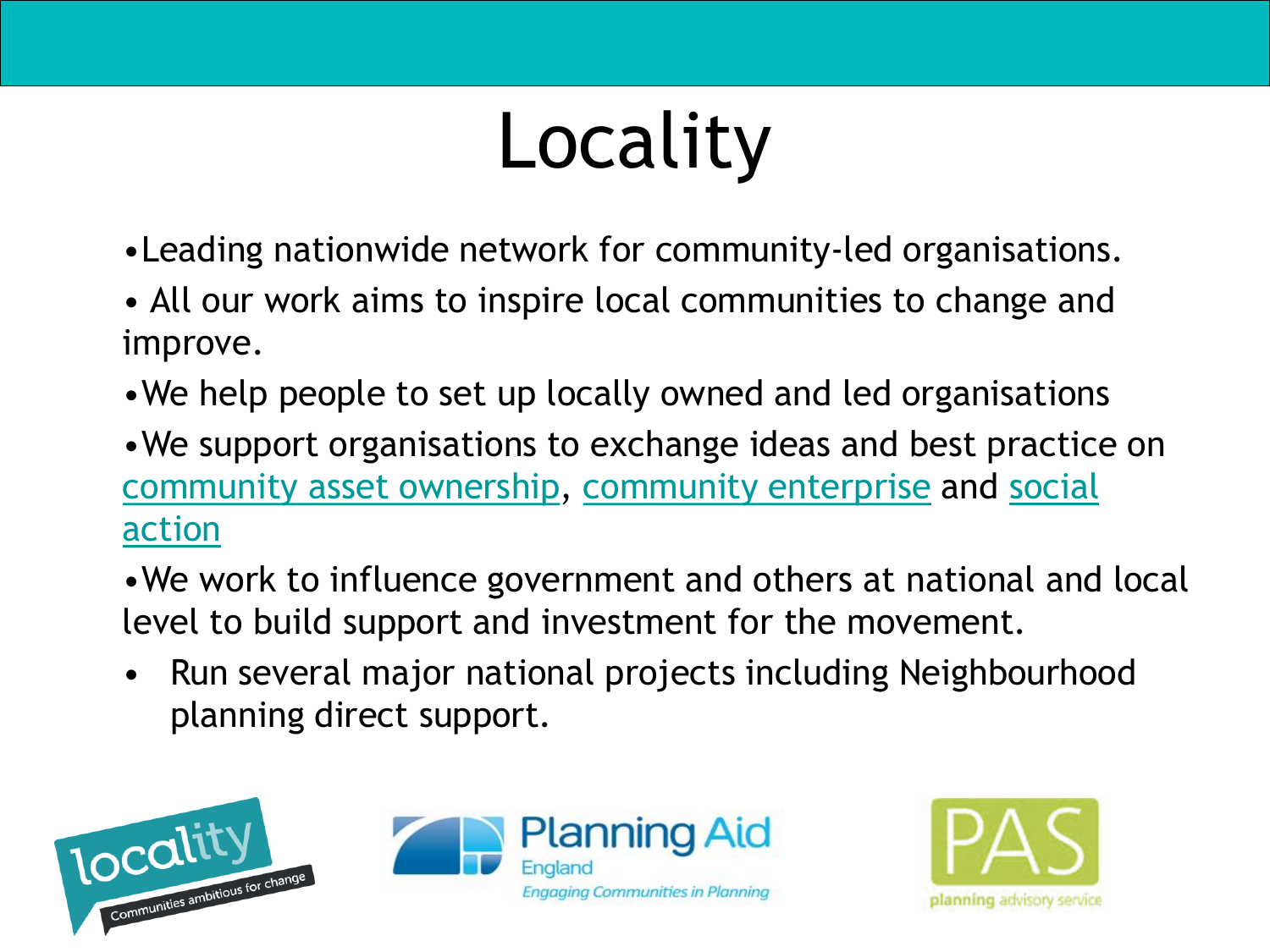# Planning Aid England

provides free and independent professional planning advice to community groups and individuals who cannot afford to pay professional fees. We believe that everyone should have the opportunity to get involved in planning their local area, and have over 40 years experience of helping people engage in the planning system.





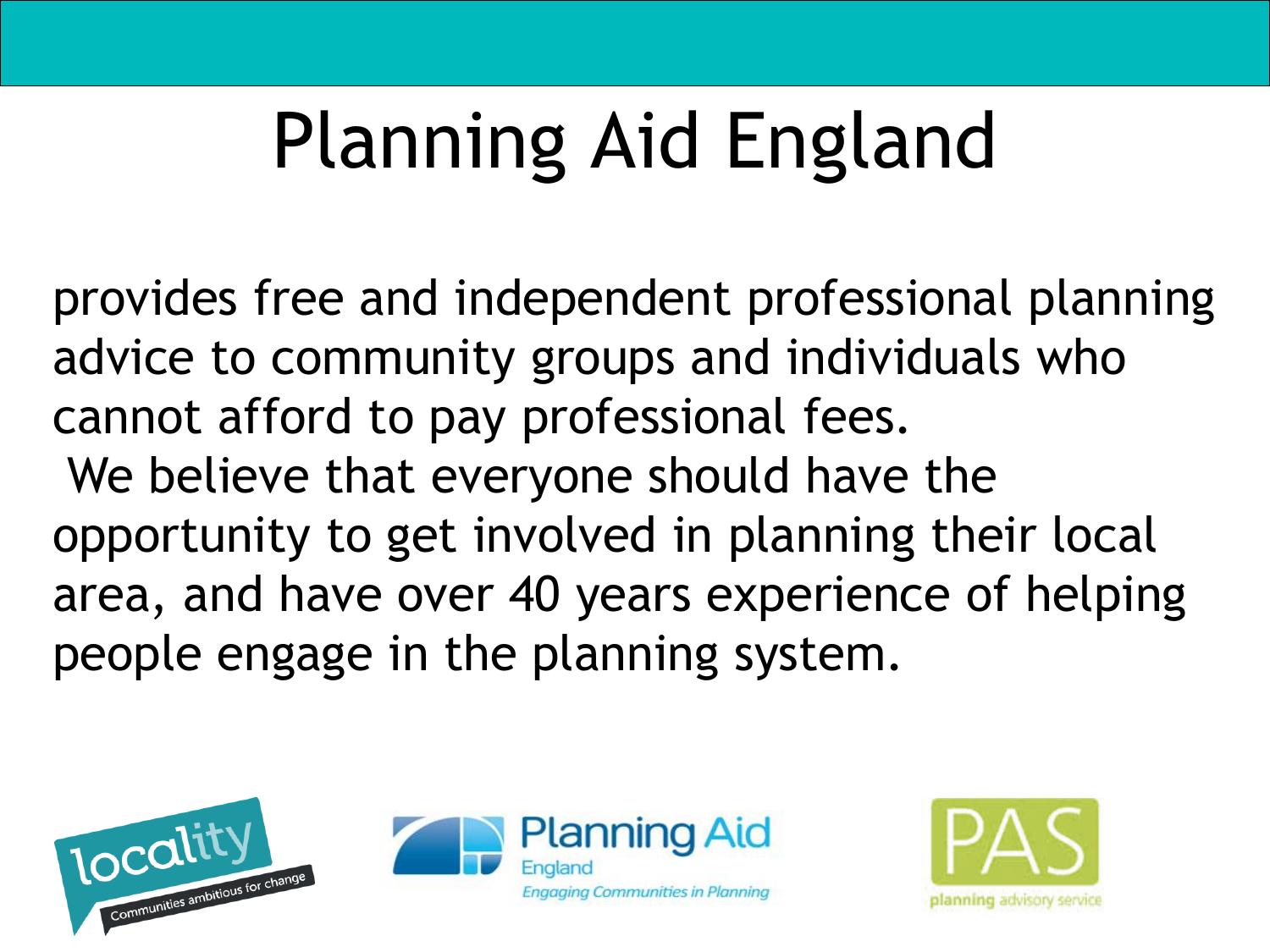## Planning Advisory Service

The Planning Advisory Service (PAS) is part of the Local Government Association.

We provide consultancy and peer support, training sessions and online resources to help local authorities understand and respond to planning reform.





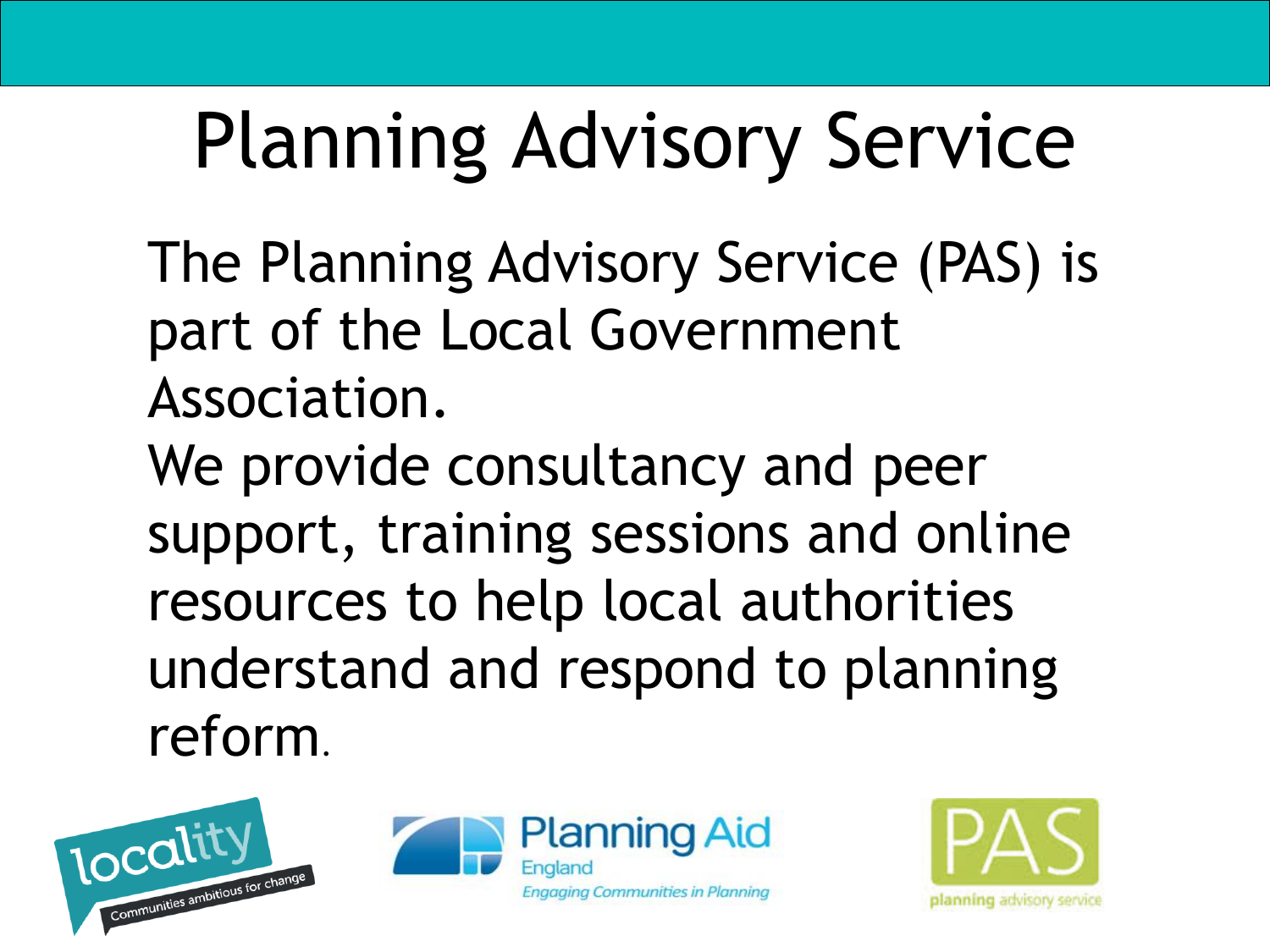

# **LGH Guest** Welcome2010LG





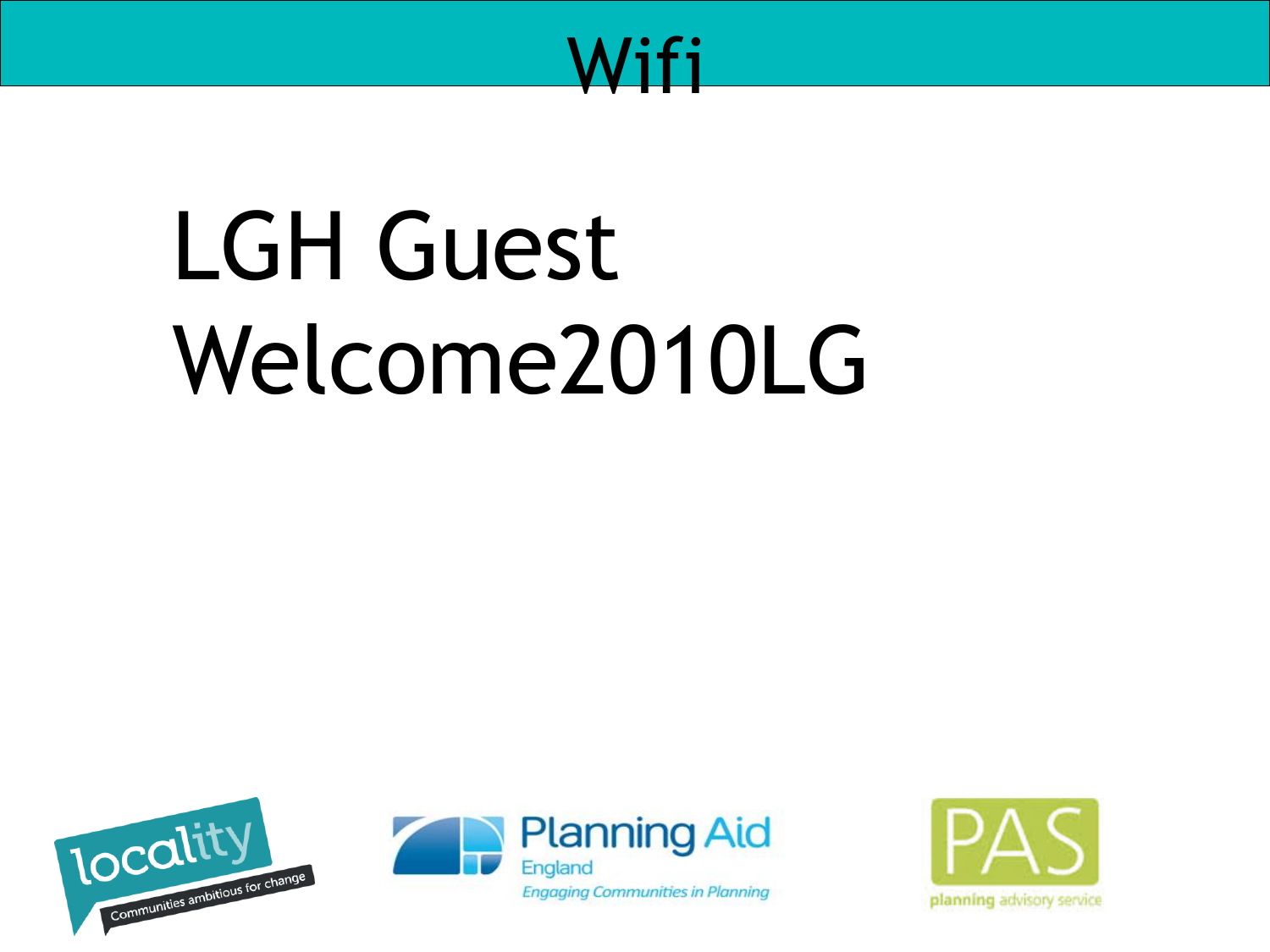### Programme for the day

Process Aspirations

### Local Plan and Neighbourhood Plan **Roles and Responsibilities**

Evidence Further help........





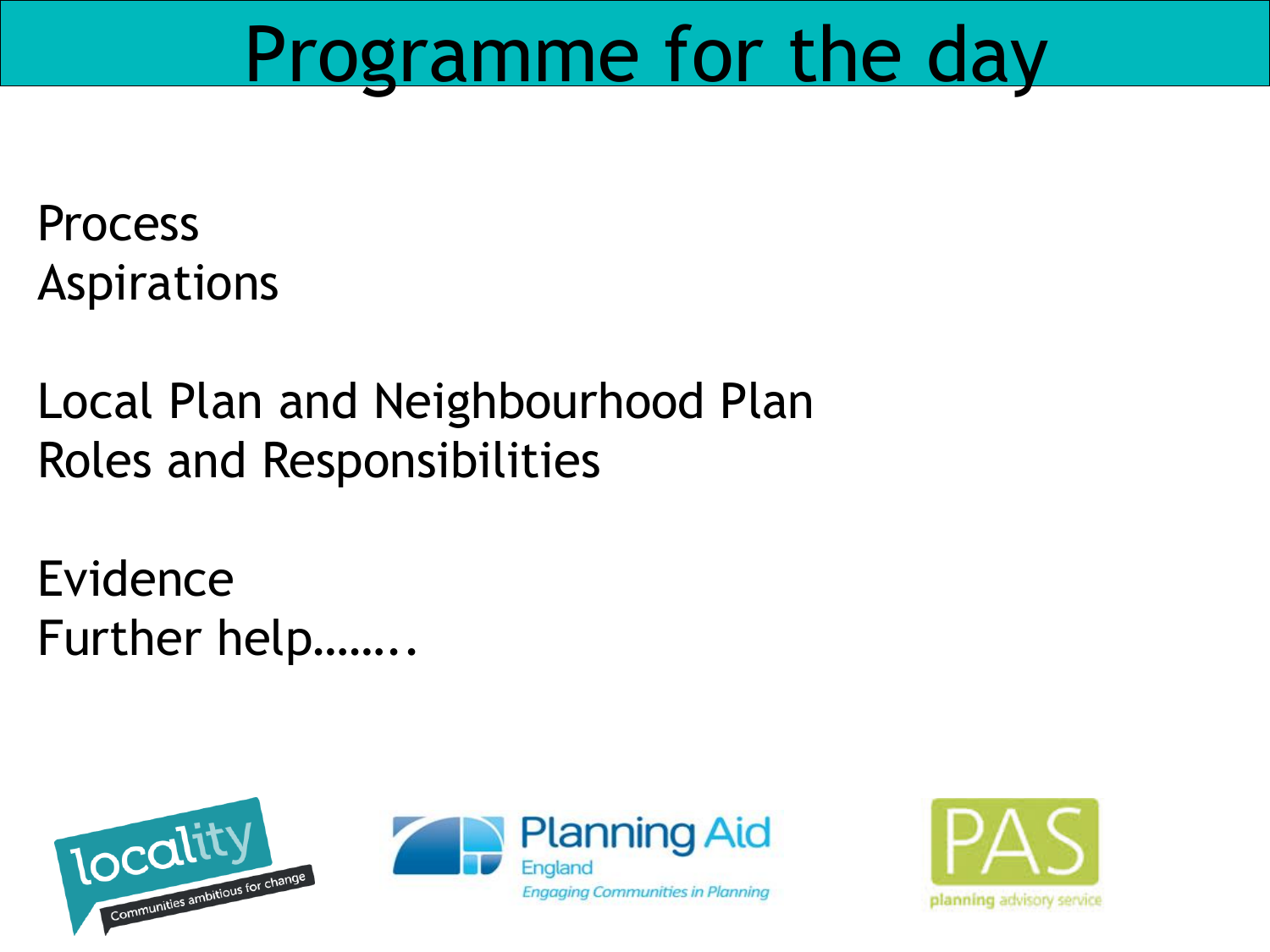# Further support...........





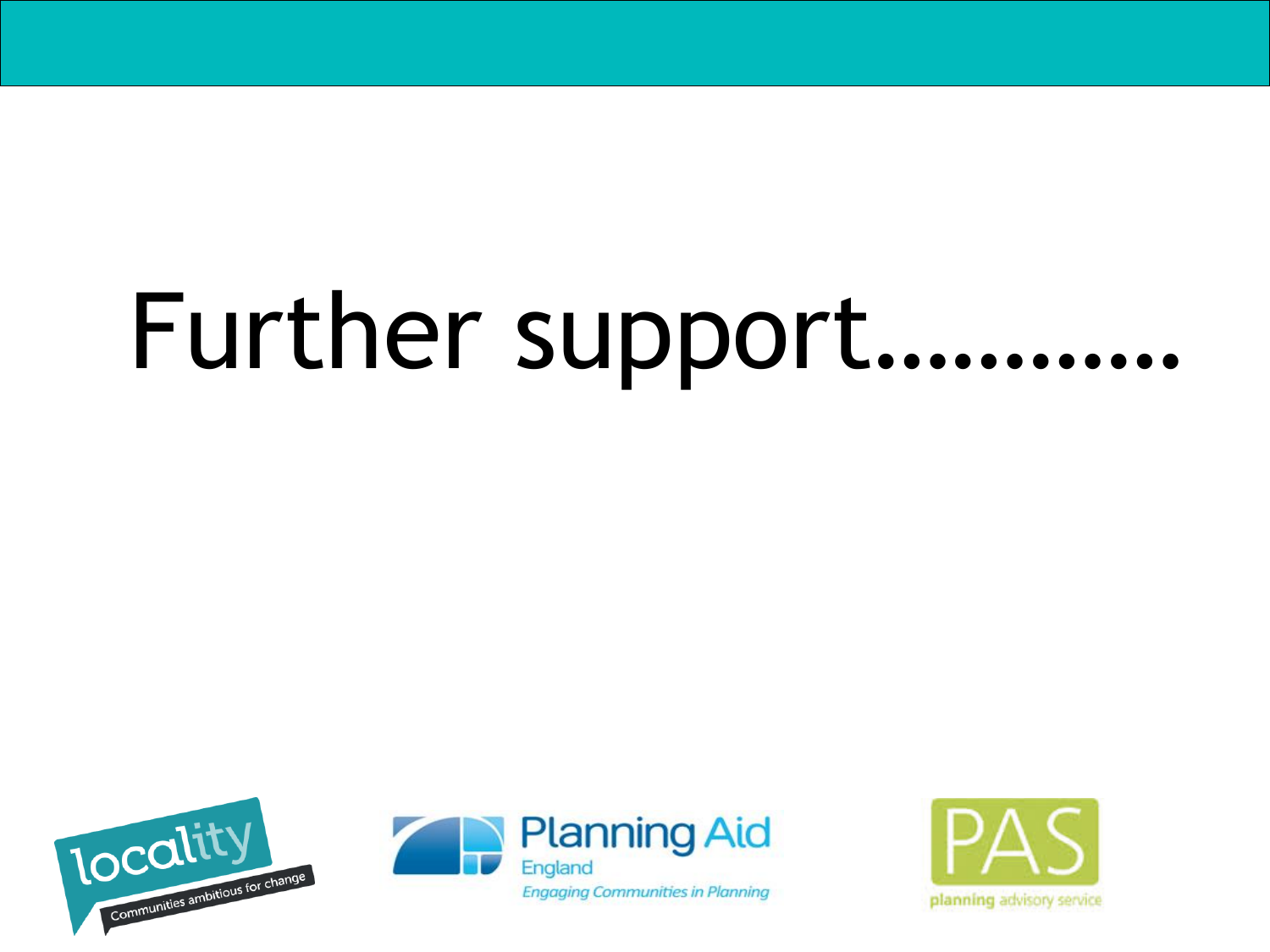#### Community Knowledge Hub [http://planning.communityknowledgehub.org.uk](http://planning.communityknowledgehub.org.uk/)

| Community<br>Knowledge Hub<br>Neighbourhood Planning                                                                                                                                                                                                                                                                                                                                                                                                                                                                                                             | <b>Locality</b>                                                                                                          | the first book of the company of the company of                                                                                                                                                              |
|------------------------------------------------------------------------------------------------------------------------------------------------------------------------------------------------------------------------------------------------------------------------------------------------------------------------------------------------------------------------------------------------------------------------------------------------------------------------------------------------------------------------------------------------------------------|--------------------------------------------------------------------------------------------------------------------------|--------------------------------------------------------------------------------------------------------------------------------------------------------------------------------------------------------------|
| <b>Ebout 1</b><br><b>Contactor</b><br><b>Systema</b>                                                                                                                                                                                                                                                                                                                                                                                                                                                                                                             | <b>Manufacture</b><br><b>Residentions</b>                                                                                | <b>Expanding</b>                                                                                                                                                                                             |
| PRODUCTS A Third construction                                                                                                                                                                                                                                                                                                                                                                                                                                                                                                                                    |                                                                                                                          |                                                                                                                                                                                                              |
| Resources                                                                                                                                                                                                                                                                                                                                                                                                                                                                                                                                                        |                                                                                                                          | Support the Network                                                                                                                                                                                          |
| PRover group road - Street power-Wood art to terminate and the Boston group and statement alongs and power-<br>investigate this case of an automobility presentation. Necessary the constitution, but a content relevations that<br>Highway at largest and count forms the books and company of the com-<br>and the property of the property of the<br>Act and structurent in the Control and Christmas Plant companies can know for the mail know<br>Witness control to the first control to the control to the first control and the control to the control to | the property of the complete service of the company of the company of the company of the                                 | <b>P. Intakie a supplet for</b><br><b>P.</b> Skilberick a resource<br>P Schooler the Souling<br>Labert Contents                                                                                              |
|                                                                                                                                                                                                                                                                                                                                                                                                                                                                                                                                                                  |                                                                                                                          | Groups avianted gram:<br>auggiors (direct support)<br>Three Document for options a result from the<br>a presentation where is accompanied from<br>Neighbourhood Planning<br>Machines Machinese<br>$ 1 - 24 $ |
|                                                                                                                                                                                                                                                                                                                                                                                                                                                                                                                                                                  |                                                                                                                          | Convolation Constitution means                                                                                                                                                                               |
| Key Resources                                                                                                                                                                                                                                                                                                                                                                                                                                                                                                                                                    |                                                                                                                          | to anyone including policies                                                                                                                                                                                 |
| <b>Nielphbaumood Plane</b>                                                                                                                                                                                                                                                                                                                                                                                                                                                                                                                                       | A guide to unting planning                                                                                               | too capinalam/w / gargervoow<br><b>Initiated thornal derivating</b>                                                                                                                                          |
| Roadmap Guide<br>This are appointed to the faces and the amount increased provid-                                                                                                                                                                                                                                                                                                                                                                                                                                                                                | pollicies for meighbourhood.<br>to Ramar                                                                                 | practiced in their MDP?<br>Clause investments and construction                                                                                                                                               |
| inc., we think discovery addressed a permetrise intent on                                                                                                                                                                                                                                                                                                                                                                                                                                                                                                        | Discount printers lengt privile item does continued                                                                      | schedule and the control is mostly than                                                                                                                                                                      |
|                                                                                                                                                                                                                                                                                                                                                                                                                                                                                                                                                                  | The count of the party of the control in the country of the con-                                                         | Tools and Templates for                                                                                                                                                                                      |
|                                                                                                                                                                                                                                                                                                                                                                                                                                                                                                                                                                  |                                                                                                                          | history/Hasturhood Planning                                                                                                                                                                                  |
| The Naighbourhood Planning                                                                                                                                                                                                                                                                                                                                                                                                                                                                                                                                       | $-$<br>Planning Practice Guildence                                                                                       | Phonese hidder at labels ad from Pharmoning.<br>Achillaneous Threediscor's communication can-                                                                                                                |
| IlGeneral Regulations 2012                                                                                                                                                                                                                                                                                                                                                                                                                                                                                                                                       | Latinual Characters record, match European                                                                               | discussioning supergent and                                                                                                                                                                                  |
| The company's transaction and a material process to the                                                                                                                                                                                                                                                                                                                                                                                                                                                                                                          | - primary decay provide as --                                                                                            |                                                                                                                                                                                                              |
|                                                                                                                                                                                                                                                                                                                                                                                                                                                                                                                                                                  |                                                                                                                          |                                                                                                                                                                                                              |
| Hieraphing is Simiplier.                                                                                                                                                                                                                                                                                                                                                                                                                                                                                                                                         | <b>NielgRibsunfriodd Planning:</b><br><b>INSED OF STARES</b>                                                             |                                                                                                                                                                                                              |
| Plannycking & Threspire to a street opposite.<br>by planning expect Torry Earlier.                                                                                                                                                                                                                                                                                                                                                                                                                                                                               | 5. Heraphilansehoused Filement moop 21.                                                                                  |                                                                                                                                                                                                              |
| Auto Streets paints -                                                                                                                                                                                                                                                                                                                                                                                                                                                                                                                                            | in-AmountAyer resume a memberal than EDCS/CL<br>and commentaring paints. When you                                        |                                                                                                                                                                                                              |
|                                                                                                                                                                                                                                                                                                                                                                                                                                                                                                                                                                  |                                                                                                                          |                                                                                                                                                                                                              |
| the shock third die too.<br><b>Nielphisourhood Planning</b><br>The Course & Capitale No.<br>Edental General Planners and Artists                                                                                                                                                                                                                                                                                                                                                                                                                                 |                                                                                                                          |                                                                                                                                                                                                              |
| prove an interest. Adequiting taking a                                                                                                                                                                                                                                                                                                                                                                                                                                                                                                                           |                                                                                                                          |                                                                                                                                                                                                              |
| the format and complete stresses they entered                                                                                                                                                                                                                                                                                                                                                                                                                                                                                                                    |                                                                                                                          |                                                                                                                                                                                                              |
| Resources by category                                                                                                                                                                                                                                                                                                                                                                                                                                                                                                                                            |                                                                                                                          |                                                                                                                                                                                                              |
| Drive in advisoring the proceduration for same said Show paramizations for threat same three-                                                                                                                                                                                                                                                                                                                                                                                                                                                                    | This was offered in this monogeneral index (20 month around the body press from selling grouping leading from Chick area |                                                                                                                                                                                                              |
| Planning Carry                                                                                                                                                                                                                                                                                                                                                                                                                                                                                                                                                   |                                                                                                                          |                                                                                                                                                                                                              |
| Change and others in the control of                                                                                                                                                                                                                                                                                                                                                                                                                                                                                                                              |                                                                                                                          |                                                                                                                                                                                                              |
| Economie planeti Economicaes reports/ Socio-                                                                                                                                                                                                                                                                                                                                                                                                                                                                                                                     |                                                                                                                          |                                                                                                                                                                                                              |
| <b>Programmer</b>                                                                                                                                                                                                                                                                                                                                                                                                                                                                                                                                                |                                                                                                                          |                                                                                                                                                                                                              |
| Photography Information consists:                                                                                                                                                                                                                                                                                                                                                                                                                                                                                                                                |                                                                                                                          |                                                                                                                                                                                                              |
| Community Consultation                                                                                                                                                                                                                                                                                                                                                                                                                                                                                                                                           |                                                                                                                          |                                                                                                                                                                                                              |
|                                                                                                                                                                                                                                                                                                                                                                                                                                                                                                                                                                  |                                                                                                                          |                                                                                                                                                                                                              |





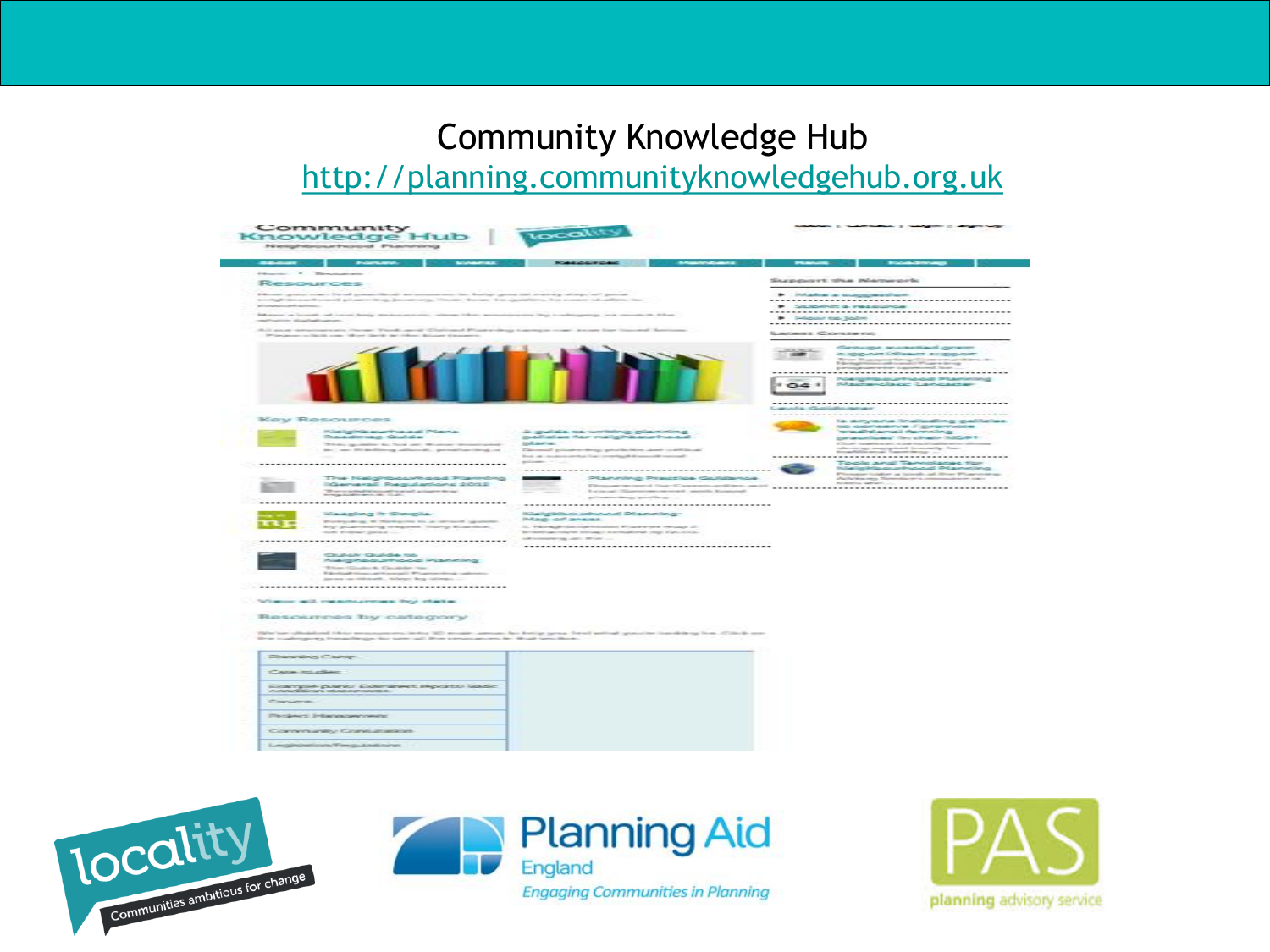





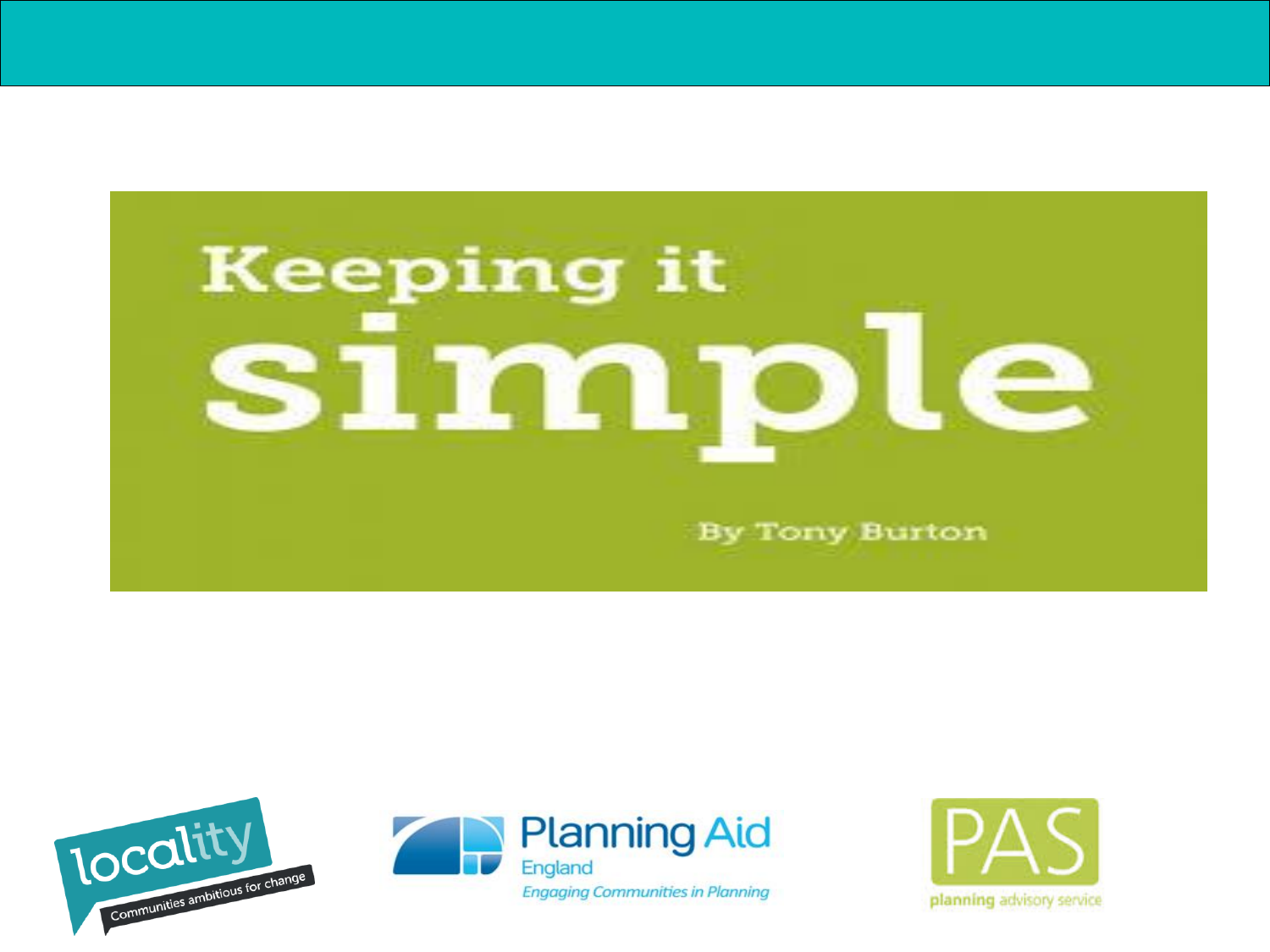### The Power of Neighbourhood **Planning**



A guide to writing planning policies which will address the issues that matter to your neighbourhood plan

### **Writing** planning policies

**By Tony Burton** 







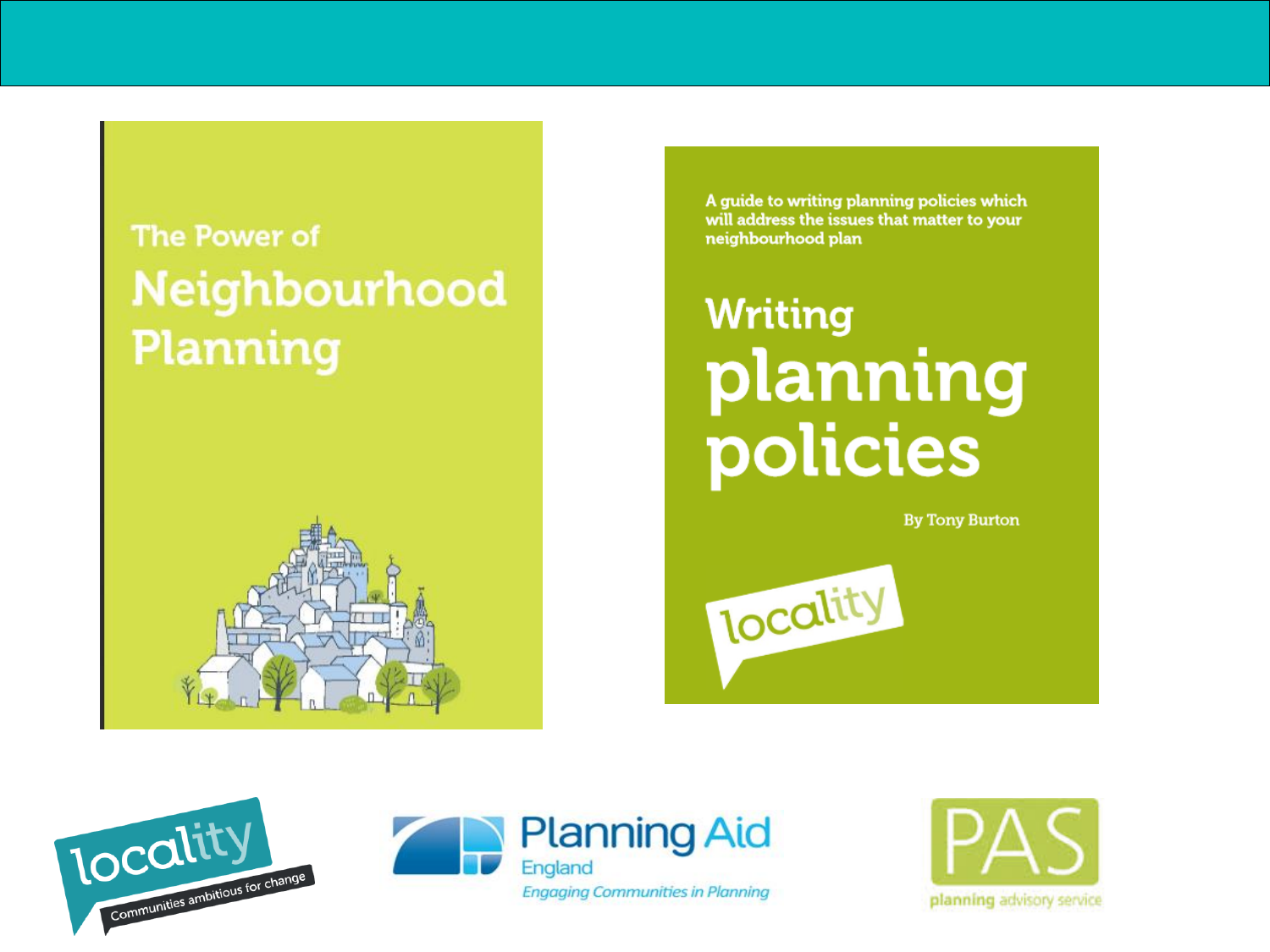### Resources Available

My Community Rights

<http://mycommunityrights.org.uk/>

DCLG Notes on Neighbourhood Planning

[https://www.gov.uk/government/collections/notes](https://www.gov.uk/government/collections/notes-on-neighbourhood-planning)on-neighbourhood-planning

PAS

<http://www.pas.gov.uk/neighbourhood-planning>

Planning Aid –



<http://www.rtpi.org.uk/planning-aid/>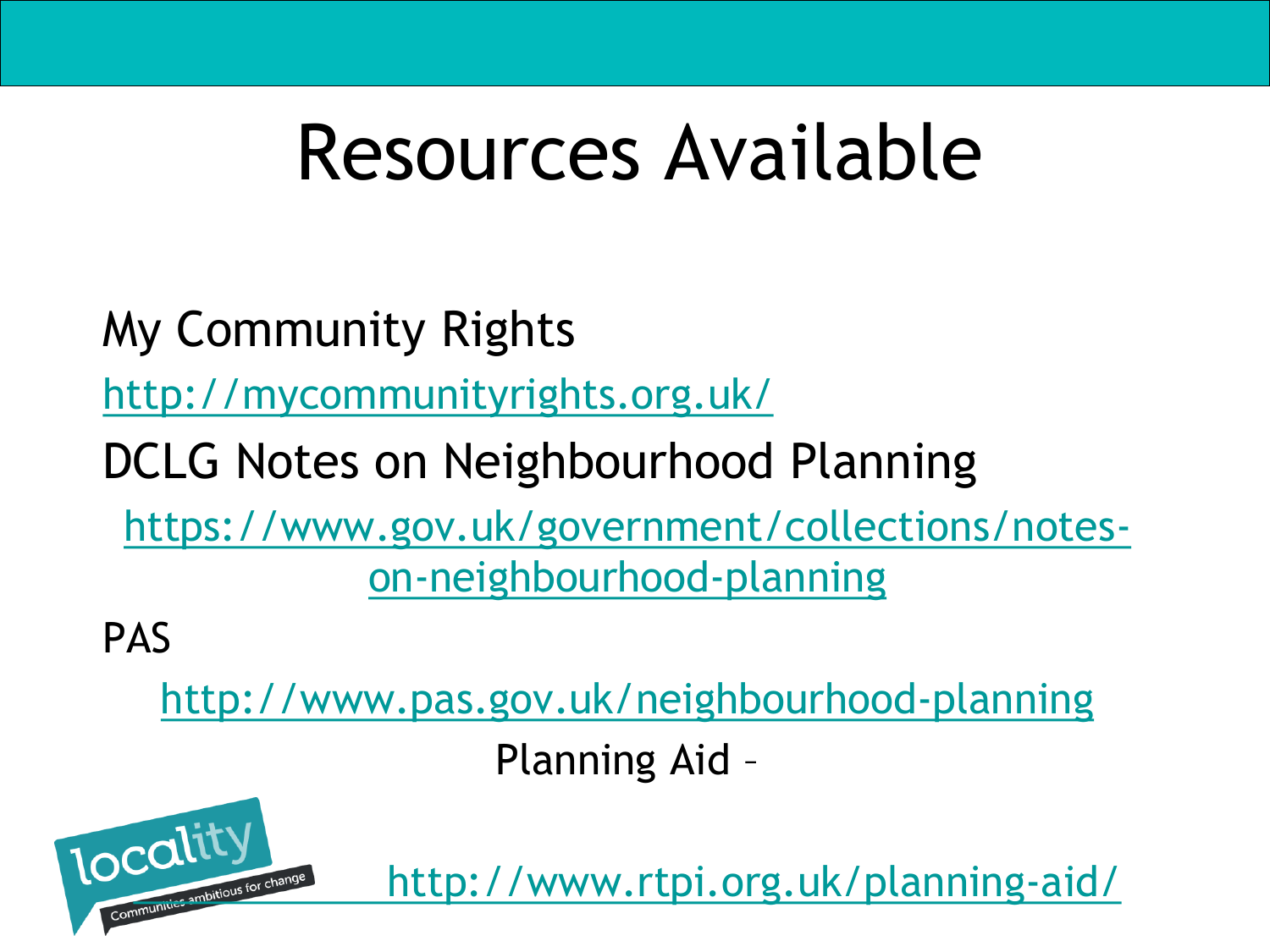## Resources Available

### Social Media

- •Twitter: #neighbourhoodplanning
- •Linkedin NP group:

[http://www.linkedin.com/groups/Neighbourhood-Planning-](http://www.linkedin.com/groups/Neighbourhood-Planning-3741603/about)3741603/about

- •Pinterest:
- •[www.pinterest.com/nplanning/neighbourhood-plans](http://www.pinterest.com/nplanning/neighbourhood-plans)
- •DCLG online interactive map:

[http://dclgexamples.mywebcommunity.org/npf/npanodes\\_osm.html](http://dclgexamples.mywebcommunity.org/npf/npanodes_osm.html)





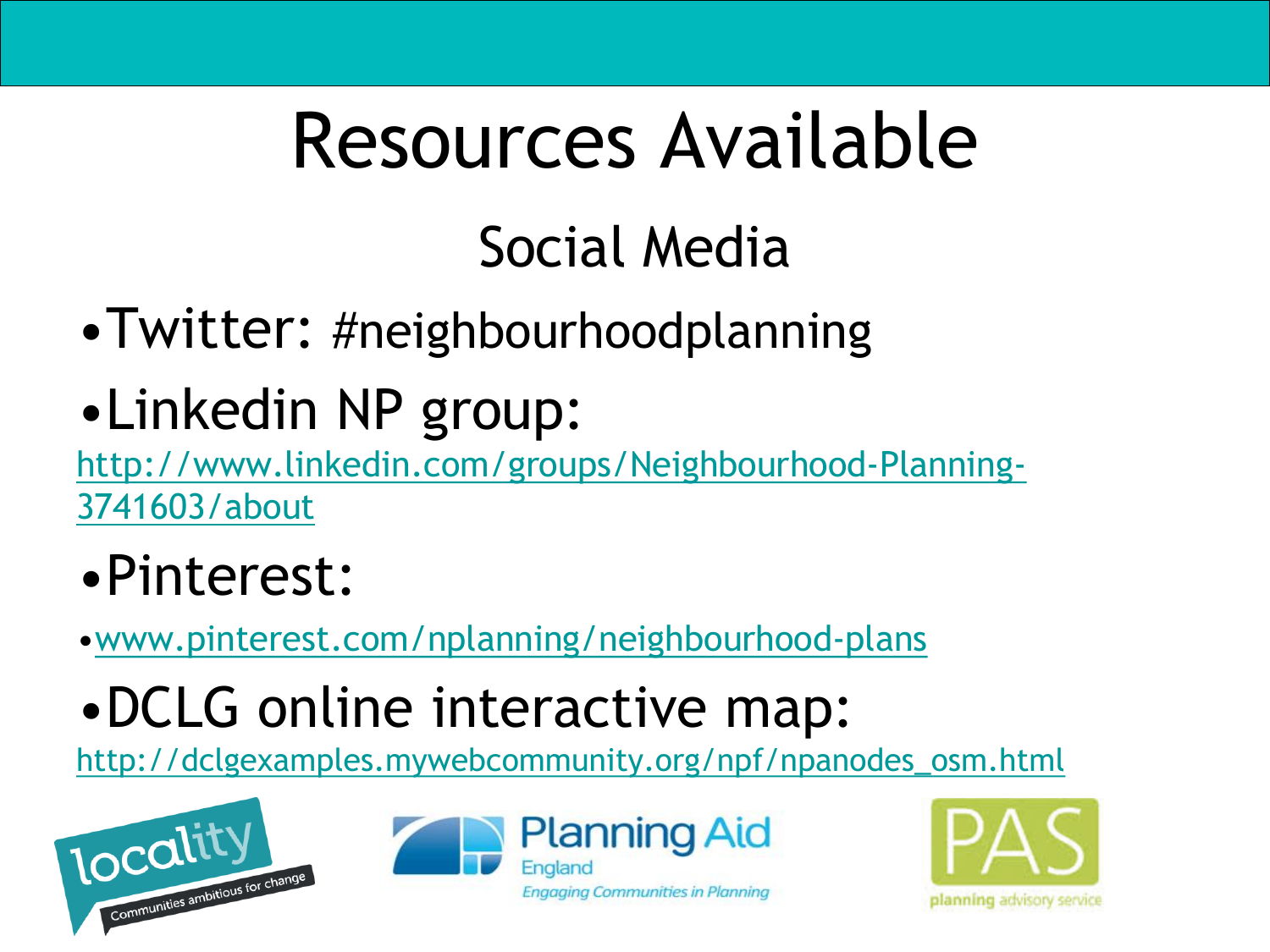# Community rights helpline 0300 020 1864 Mon-Fri 9.30am – 12.30pm





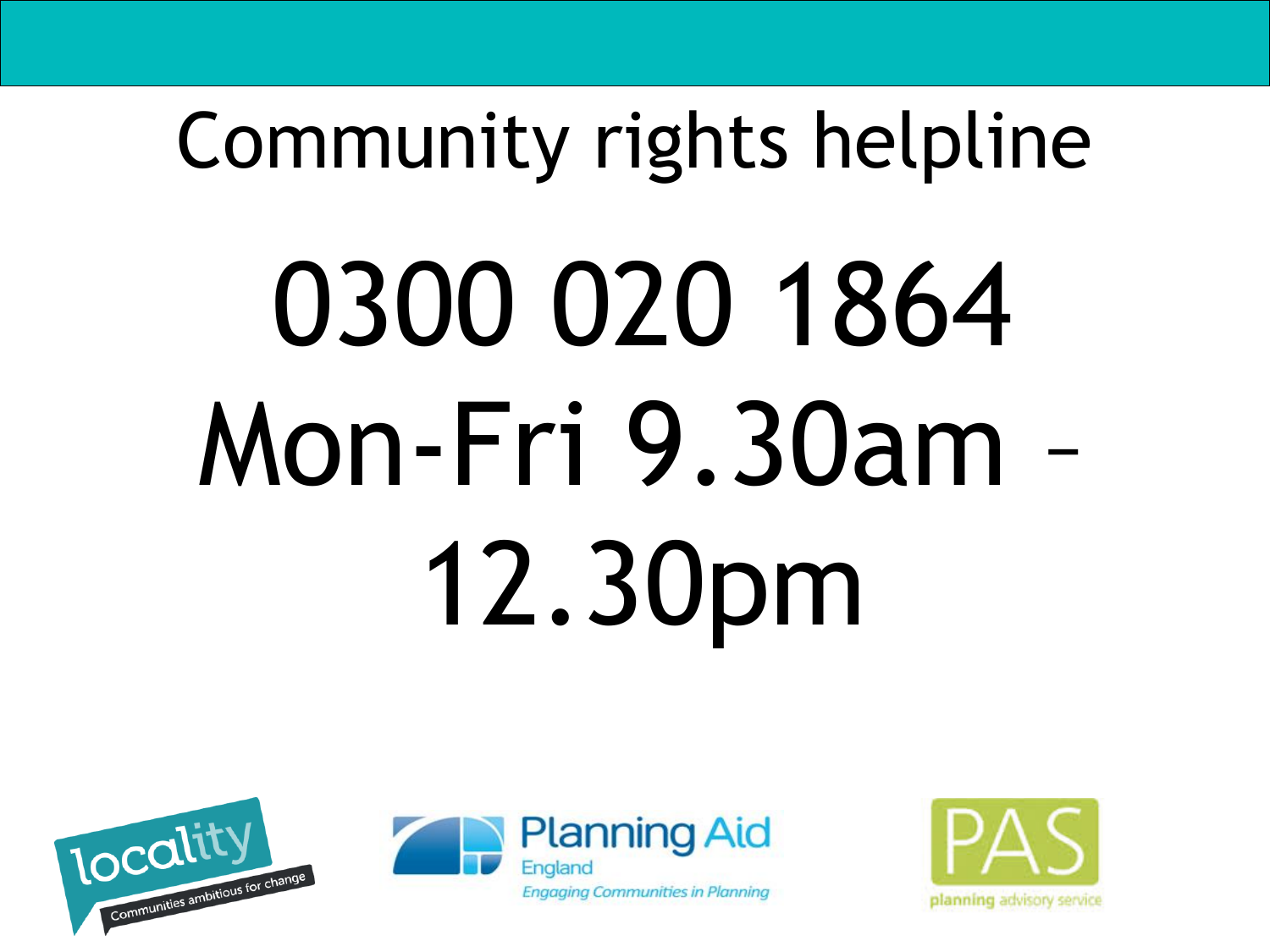### Future Support

- New programme for supporting neighbourhood planning starting in 2015.
- Details of the programme & delivery are still to be finalised, the intention is:

All groups grant of up to £8,000.

Groups with more complex issues – additional £6,000 in grant and specific packages of technical support where needed).

Advice service & On-line resources

Also help for Community Right to Build.

Grants application and running end of Feb, full programme April.

• Announcements on our website, DCLG and #neighbourhoodplanning